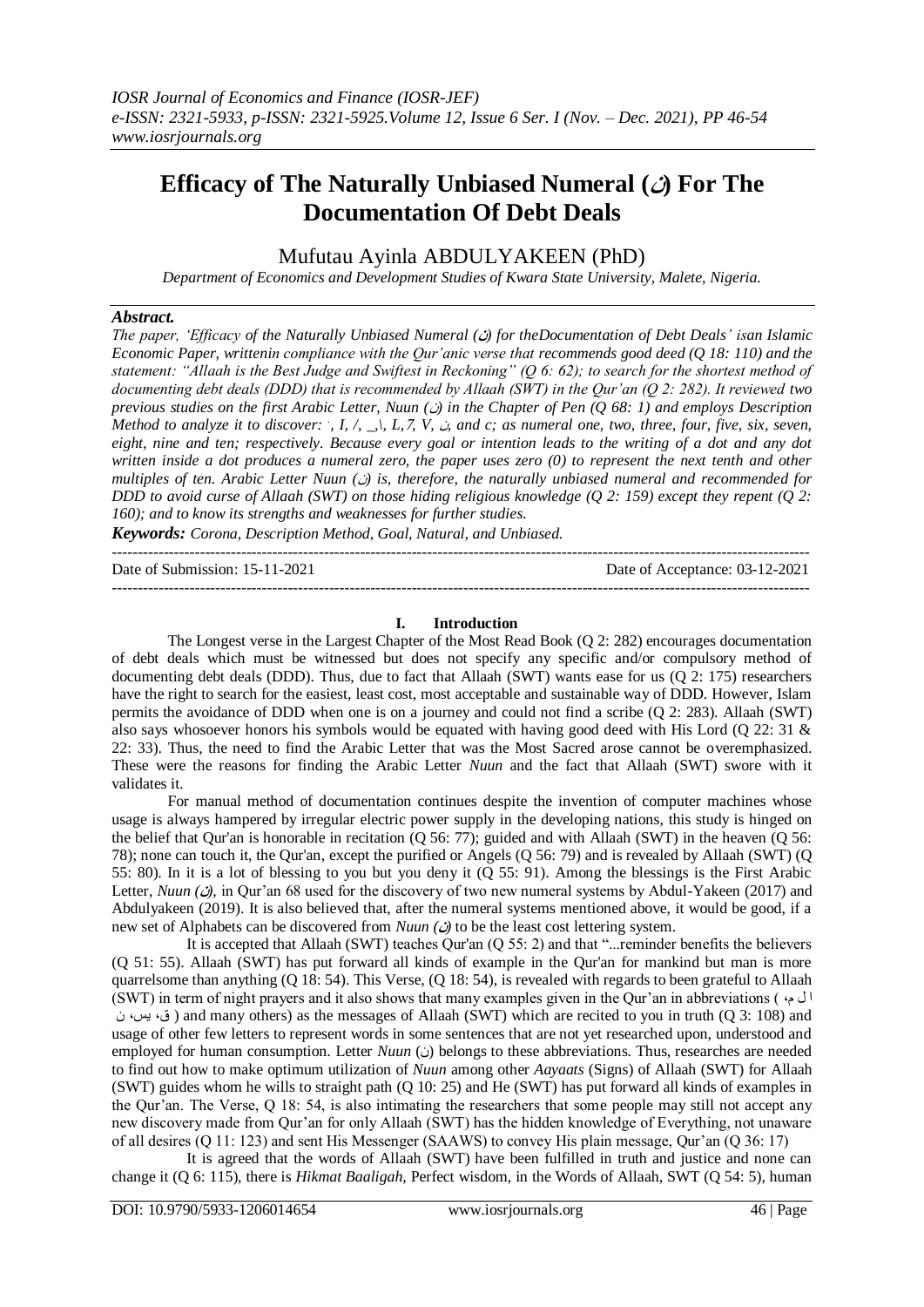beings shall continue to think on the creations (like Arabic Letter *Nuun*) of Allaah (SWT), beliefs that Qur'an is honorable in recitation (Q 55: 77), is guided with Allaah (SWT) in the heaven (Q 55: 78) none can touch the Qur'an except the purified or Angels (Q 55: 79) and revealed by Allaah (SWT) (Q 55: 80) who permits man to ask questions from those who remember if they, man, do not know (Q 16: 43). The study also wants to answer the question "Is there anybody that is better than Allaah (SWT) in saying the truth"? as in the Qur'an (Q 4: 87) and who is faster than Allaah (SWT) in reckoning (Q 2: 22; 3: Q 19 & 199; Q 5: 4; Q 13: 41; Q 14: 51; Q 24: 39; and Q 40: 17) in a naturally acceptable and unbiased manner in the universe.

The Arabic words frequently used in the paper and their meanings are: *Allaah*; *Hadith*; *Mithqaala dharatin* and *Rasuulullaah* which means Almighty God; Statement of Messenger of Allaah (SWT), an action that is equated to the weight of an atom, and Messenger of Allaah (SWT); respectively. In addition, 'NUN' connotes 'Naturally Unbiased Numeral'; 'Q' is 'Qur'an' while 'SAAWS' connotes an acronym of the Arabic Statement, '*Sal-Allaahu alaehi was-salaam'* which means 'Peace and blessing of Allaah be on him (Prophet Muhammad)'; and 'SWT' represents an acronym of Arabic words, '*SubuhanahuwaTahaala'* which implies Glory be to Him (Allaah), the Highest.

## **II. Literature Review**

#### 2.1 **Review of Notable Concepts employed by the Study**

Allaah (SWT) says He would not reduce the reward of deeds of good doers (Q 18: 30). There is always, at least, a vital, inevitable and decider dot on each and every pages of deeds of all men, for Allaah (SWT) says "*Waadaenanhun najdaenin*" which means Allaah (SWT) has shown human beings two ways (Q 90: 8). This means that two options (Islam versus *Kufru* which implies belief in Him versus disbelief in Him is given as options to everyman at each and every point in time. That is to say, the Hobson's Choice in Keynes (1964) is not in compliance with the options given by Allaah (SWT) to all human beings.

Natural is an English word, that means "in accordance with the nature of, or circumstances surrounding, someone or something" according to Google, a (2019). Natural in this study is agreed to mean something that is naturally applicable to everything (human, material and other animals). Universal is an English word that implies "one" so this word is all about "one for all and all for one." If it's universal, it applies to all cases, Google, b (2019). That is to say, for anything to be universal it has to be applicable to everyone and have the same kind effect on them all.

According to Google, c (2019), unbiased means that something is "showing no prejudice for or against something or something is impartial". Unbiased is usually used in statistics to show that the tests conducted do not favor one side than the other. Thus, unbiased can also mean something that has global or universal approach and effect on everything. Numerals, according to Google, d (2019) could be defined as a set of figures, symbols, or group of figures or symbols denoting some numbers. This implies that anything that is ticked, drawn, written and or sketched can be called a numeral and, as, ability of something to be used to represent numeral is known as numerability.

#### *2.2 Religious Axioms of the Study*

Allaah (SWT) ordained *Rasuulullaah* (SAAWS) to remind men in case the reminder profits them (Q 87: 9). Thus, all men not Muslims alone need to read the Reminder, Qur'an, in order to be profited. Allaah (SWT) cursed those that are hiding religious knowledge (Q 2: 159) except they repent (Q 2: 160). Thus, if one knows anything [like UAN by Abdul-Yakeen (2017) and MUANS by the same author, Abdulyakeen (2019) from Islam, he should not hide it. Allaah (SWT) extols the *Saabiq* (First and foremost people in doing good deeds) (Q 57: 10). *Al jazzaul ihsaan ilal ihsaan* (Is there any reward for good other than good?) [Q 55: 60], in order to reward good with good, anything that comes first must be a dot and could be termed Number One and/or Numeral One.

*Nuun* is an Arabic Alphabet  $(\omega)$  which always pluralize the meaning of words. That is to say, if *Nuun* ends any word that is individualistic it turns it to a composite one. In the same Vein, Alif (l) as an Arabic Alphabet which if ends a word in Arabic it makes it dual. In other words, the moment an *Alif* ends an individualistic word it makes it to dualize its components.

Based on the statement of Allaah (SWT)"… seek refuge from the evil of that which is created …" (Q 113: 2), it anything that is created (even if it is as small as a dot or an atom) it can have effects (both positive and negative) or others. With this analogy, that which is created is effective and can be read or called something. With reference to some of the Verses of the Qur'an (Q 101: 6 –10) talking about the heavy and weights of deeds one can also infer that all deeds must be acknowledged regardless of how big or small. Meanwhile, a day will come when Everybody would be shown his deeds (Q 99: 6, and others). It is very certain that deeds do start from the smallest, *Mithqaala dharatin*(Q 99: 7 – 8) or light or lowest scale, *khaffat* (Q 101: 8) and shall not be termed zero for it is more than zero but shall be given a Value more than zero in order to avoid negligence and/or deliberate omission which could be termed cheating.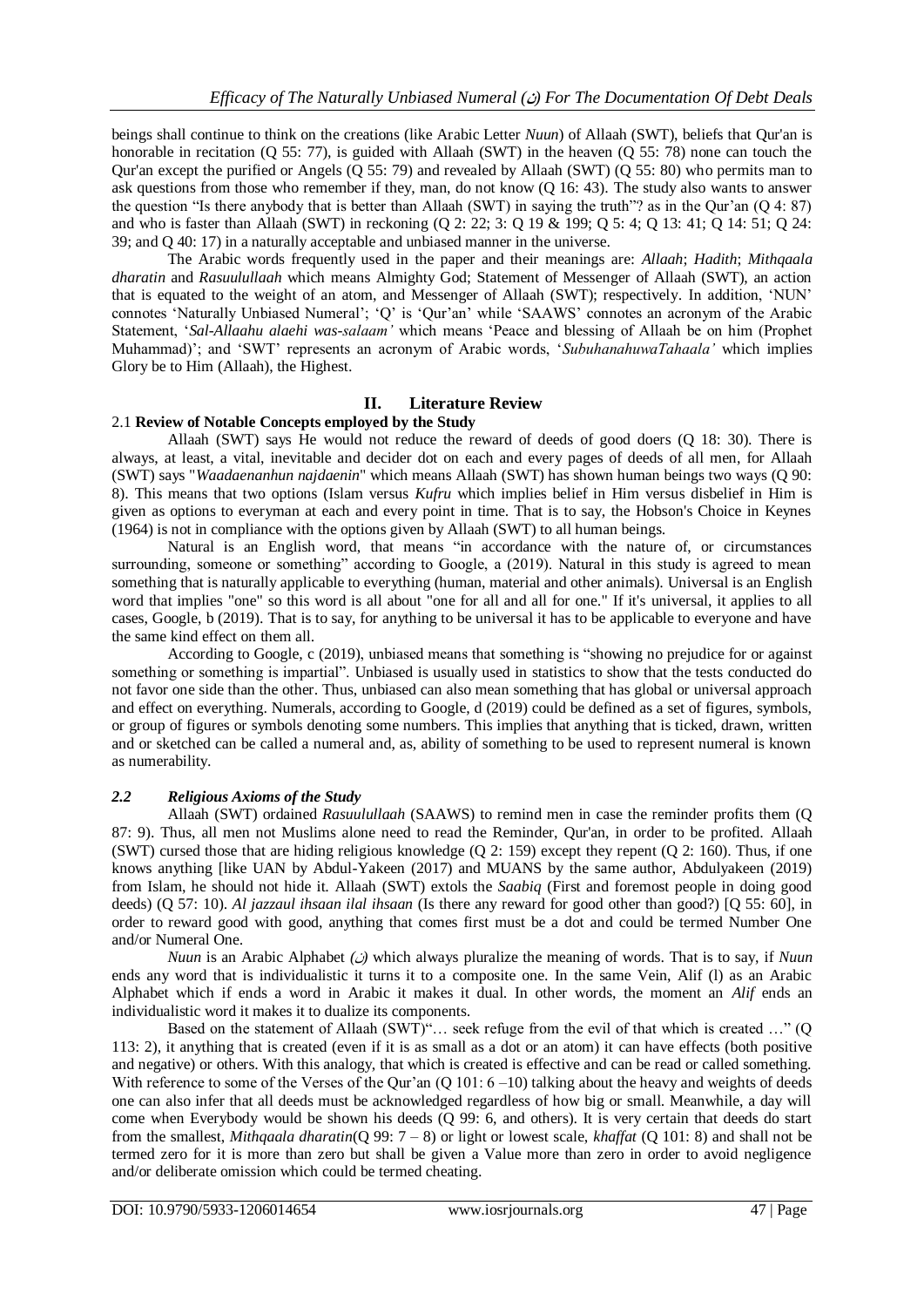Every man's honor can be reduced to the lowest of the low (Q 95: 5). If this happens we cannot call that man to be a zero man but a man. That is to say that "*Asfalah saafiliina*" cannot be called zero rather is shall be branded a numeral number that is not zero no matter how close to zero but one. Allaah (SWT) uses some letters and/or words that can be termed as abbreviations and/or acronyms in the Qur'an with the assurance that they have meanings. Among them are: *Alif, Lam, Mim, Ta Ha, Ya Sin, Qaf* and *Nuun*. That is to say Everything written has meaning. Islam permits those who do not know to ask those who remember (Q 16: 43). The statement of Allaah (SWT) that, Qur'an, is part of the truth, *haqqi*, from your Lord, belief him (Q 4: 170) and that only one Arabic Letter *Nuun* is written separately in the Qur'an to start a Verse show that that Letter, *Nuun,* is also one of the truths said by Him (SWT).

On the top of the *Nuun* is a dot that happens to be what this study uses as *Mithqaala dharatin* and *Nuun* is one of the signs that Allaah (SWT) gives mankind for the name of Allaah (SWT) comes topmost of Everything (Q 87: 1). He, Allaah (SWT) knows that which is apparent and what is hidden (Q 87: 7). That is to say that Allaah (SWT) alone knows what He meant by the meaning of the First Arabic letter in the Chapter of Pen (Q 68: 1). He promises His Messenger, *Rasuulullaah,* (SAAWS) to make easy for him the easy way (Q 87: 8). Thus, the easiness in documentation of financial transactions discovered by Abdul-Yakeen (2017) and Abdulyakeen (2019) are parts of the easiness promised *Rasuulullah*, SAAWS, but the researcher believed that further studies shall be conducted on the words of Allaah (SWT) in order to discover more easy ways of living in compliance with what Allaah (SWT) dictates.

## 2.3 **Review of Empirical Studies that lead to the Research Gap**

The intention of human beings forms, at least, a **'**dot' or **'**point' or 'goal' or 'ball' is the first thing that is written by everyone as a means of documentation everywhere in the world. It has been called and/or used by Every human being in so many ways. Among them are: in the Arabic numeral, the 'dot' is regarded as zero. In the writing of Essays in English, 'dot' is regarded as the full-stop which indicates that a sentence is completed. In the Quantitative World of Arithmetic, Econometrics, Economics, Mathematics and Statistics; the 'dot' is used as either a means of decimating numbers and as a means of multiplying numbers. However, In the Tally Marks and Roman Numerals there is no meaning given to 'dot' but the writing of their numerals must start with a dot the elongation of which makes it numeral one. There is also an adage in English that says "The man who moved the mountain began by carrying the smallest stone". The smallest stone in that adage could be equated to the dot that starts Everything or the dot on the Arabic Letter *Nuun*.

Allaah (SWT) says He wishes to lighten burden of man and man was created weak (Q 4: 28) as such the existence of a simple dot of something like Corona on a man can lead to the end of this world and vice versa. Corona is said to mean "a rarefied gaseous envelope of the sun and other stars. The sun's corona is normally Visible only during a total solar eclipse, when it is seen as an irregularly shaped pearly glow surrounding the darkened disc of the moon" in astronomy and in anatomy it is a part of the body like a crown (Google, e 2020). Marrying the definitions of Corona from the two fields of study would give its definition as a rarely seen something likened to a crown. Thus, to be precise, corona is like a dot and only its virus is the one that lead to the current pandemic. This shows how powerful a dot can be and is vindicating Allaah (SWT) for searing by it in the Qur'an.

Abdul-Yakeen (2017) was the first empirical paper, seen by this study, that thought of discovering new set of numerals from the first letter of the first Verse of the Chapter of Pen (Q 68: 1). The paper was written on the presumption that the dot on the Arabic Letter *Nuun* was zero, discovered some numerals and agreed that the usage of those numerals might contradict the ways scholars had been using them before but suggested alternatives to them, and thereby recommended further studies on them in order to solve the problems exposed. This was a welcome development in academic world.

Abdulyakeen (2019) attempted to correct the inadequacies noted by Abdul-Yakeen (2017) by inventing a "More Universally Acceptable Numeral System" coded as "MUANS". The study of Abdulyakeen (2019) accepted that the 'dot' is numeral zero and was able to solve some of the problems identified by Abdul-Yakeen (2017). Due to the fact that further reading of the Qur'an, by some researchers may make some of them to sense that instead of saying that the 'dot' as zero, why not say, the zero is one. The above (assuming dot was zero) was the research gap the prompted this study.

## **III. Methodology**

The study obtained secondary data. but instead of using Descriptive Model of Data Analysis, invents Description Method of Data Analysis and employed it to Analyze the Data obtained. By employing Description Model, this Paper invents and relies on the fact that, data must, first of all be described, based on its existence and/or presence, before analyzed based on its movement, and position from which a decision is arrived at. The data obtained for the Study is the First Arabic Letter, Nuun  $(Q)$ , that stands alone in the Chapter of Pen in the Qur'an (Q 68: 1). The Description Method of Data Analysis is derived from the thinking on the Verses of the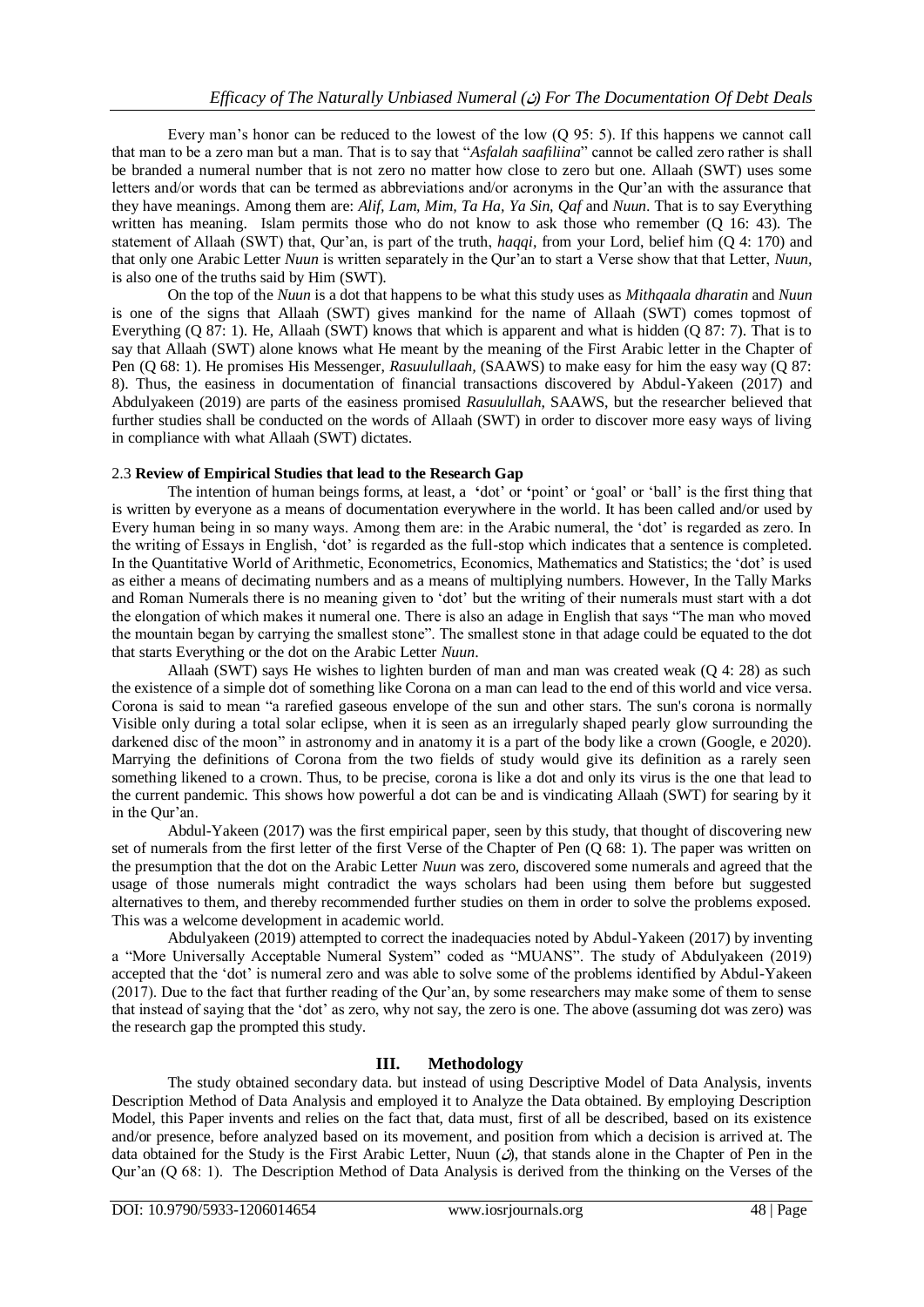Qur'an one of which said that whosoever did good equal to the weight of an atom (*Mithqaala dharatin*) would see it (Q 99: 7) and whoever did any evil equaled to the weight of an atom (*Mithqaala dharatin*) would see it. Thus, it is decided that no action of man should be considered as zero, no matter how small or little it is.

Models of data analysis are the Descriptive and the inferential statistical models but NUN introduces *Description Model* of Data Analysis and is employed by the Paper to Analyze the Data obtained for the Study. By employing *Descripion Model*, the Paper discovers that data must, first of all be described based on existence before analyzed based on movement and frequency. As such, the dot on the Arabic Alphabet *Nuun* is assumed numeral one due to its existence. *Nuun* is part of the Good News brought by *Rasuulullaah* Muhammad (SAAWS) and it is also signifying that Allaah (SWT) is up to the task and All-Wise (Q 4: 165). It is part of the truth, *haqq*, from your Lord, belief him (Q 4: 170).

Due to the fact that Allaah (SWT) permits man to think about His creation the paper likens the *Mithqaala dharatin* that is mentioned twice in the Qur'an (Q 99: 7 & 8) to the dot on the Arabic Alphabet *Nuun* that starts the Chapter of the Qur'an titled as the Chapter of Pen. Thus, the dot (*Mithqaala dharatin*) on the Arabic Letter *Nuun* and the Complete Letter *Nuun* as the data obtained for the study. The dot was taken as numeral one due to its existence and the fact that it was and is the sign, letter, diagram and or numeral that starts all items that is documented Everywhere and also ends them, documents. However, the methodology adopted by this study is limited to actions that are lesser than*Mithqaala dharatin* that are Visible to Allaah (SWT) alone (Q 10: 61) for it is only He (SWT) who can bring forth the truth with His Words, Qur'an (Q 10: 82). Figure 1:

**ن**

## Arabic Letter Nuun, Khan (1996)

The *Description Approach* meant that the study described all parts of the Arabic Letter *Nuun* to form numerals. Dot was so important to the extent that one of the major condition of writing a good essay was the dotting of Letter "i' and crossing of letter "t". If it, dot, was written wrongly at any place (right, left, up or below) in relation to the other Letter it changes the meaning entirely. For example, if a dot was wrongly put on letter 'l' it turned it to 'I'. The example of this was plenty in Arabic Alphabets. This could be seen when one wrongly put a dot on *Alif*, it would become *Nuun* written at the beginning of a word. If one wrongly put a dot below *Alif* he would get *baa*. If the dots are three on *Alif* in a wrong manner it became Arabic Letter *tha*. *Nuun* was part of the Good News brought by *Rasuulullaah* Muhammad (SAAWS) and it was also signifying that Allaah (SWT) was All-Wise (Q 4: 165).

Writing of numerals under NUN do begin from the top-middle, fall down Vertically, horizontally and paralleled to the origin or move leftward as if one is writing the Arabic Letter *Nuun*. The dot can also move towards the right and still retain its numerical value for Allaah (SWT) says "*Waadaenanhun najdaenin*" which means that He, Allaah (SWT) gave two options (Islam versus *Kufru* or belief versus disbelief or point Versus pointless) to man out of which a man cannot take more than one option. Islam encourages man to make or do only one and good move or action if he wants to meet with his Lord (Q 18: 110). Thus, the moment a dot is made, a deal is done.

All of the interpretations of the Verses of the Qur'an made in this study are in compliance with the interpretations of the Qur'an made by Khan [1].

## **4.1 Data Analysis**

## **IV. Analysis, Results And Discussion**

To comply with the qura'nic Verse on documentation of debt deals (Q 2: 282) this study saw a chapter named after the Pen, the Major Instrument of documentation, in the Divine Book revealed by Allaah (SWT), Qur'an. The Chapter on Pen, Chapter 68 of Qur'an, begins with letter *Nuun* and ends with it. The last Verse of the chapter of Pen says that it is for Everything and that is why the paper loves to discuss the Arabic Letter *Nuun* with reference to Everything that is natural, universal and unbiased. To cap it all, the writing of all letters and numbers; in addition to the drawing, sketching, pointing, picking, planting, plucking, placing and printing of Everything do begin with a dot and ends in it. Thus, the study obtained that Arabic Alphabet ( $\dot{\omega}$ ) as its data for analysis.

The data obtained for the study, the Arabic Alphabet ( $\dot{\omega}$ ) stands alone and starts the Chapter on Pen (Q 68: 1) in the Qur'an. It is analyzed with respect to the dot on it, its movement on the U-shaped curve and different shapes and sizes that are derivable from it. It was also likened it to a goal (a football kicked and enter into the net in a football match) to be called Numeral One. This kind of analysis is termed *DescriptionsMethod* of Data Analysis by this work. Thus, *DescriptionMethod* of Data Analysis is a situation where data is analyzed by describing its existence, movements, shapes and size(s) made of it.

The study accepts that the moment a dot exists in any space, page, place, area, time and event among others, such should be named Numeral One. This stand is based on some verses of the Qur'an. Among them are: Allaah (SWT) will not reduce the reward of any good doers (Q 18: 30); is the reward of good deed different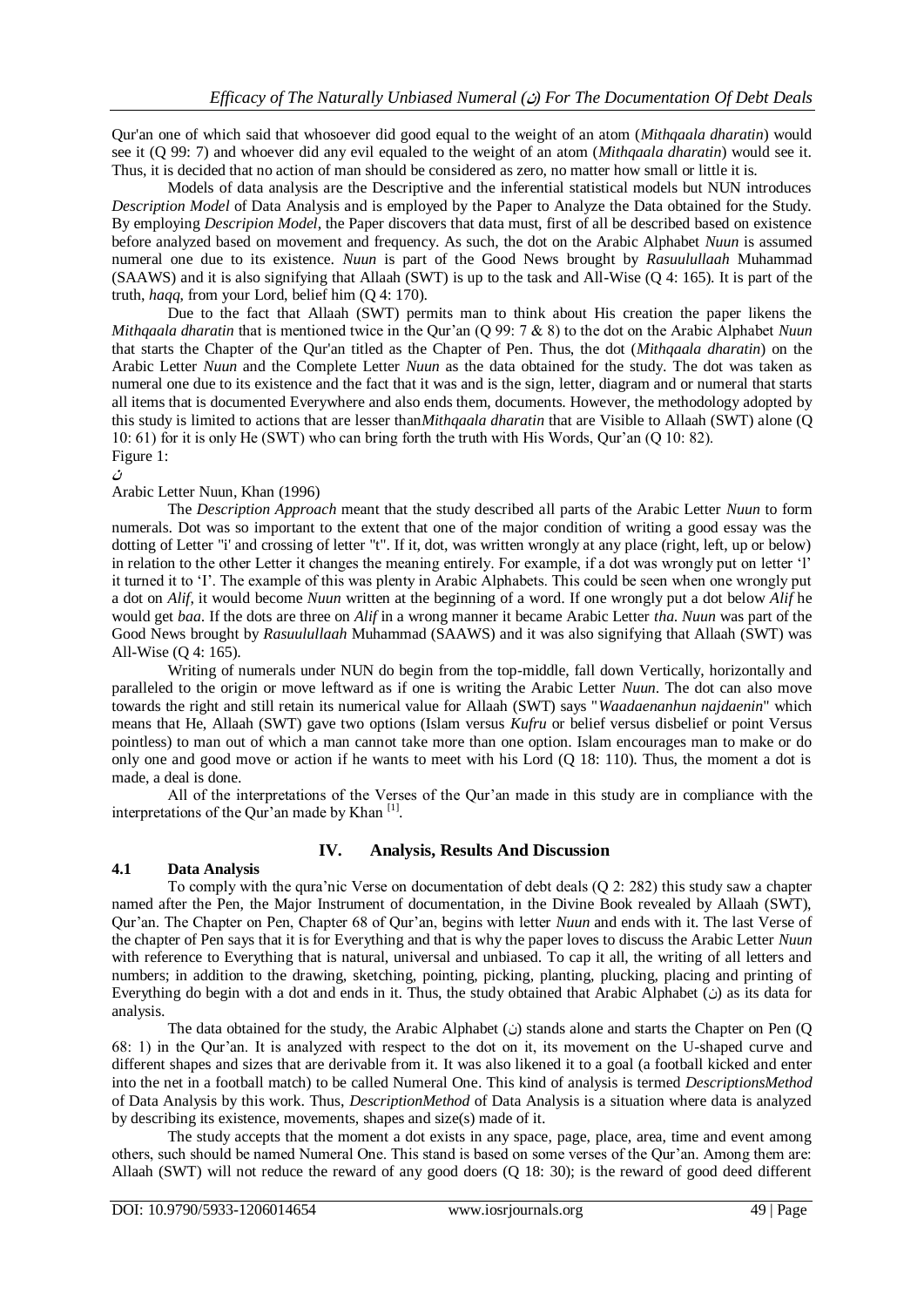from good deeds (Q 55: 60); whosoever does good work as small as an atom (*Mithqaala dharatin*) shall see it (Q 99: 7), whosoever does good work as small as an atom (*Mithqaala dharatin*) shall see it (Q 99: 7) and those who do bad deed of an atom weight *(Mithqaala dharatin)* shall see it (Q 99: 8). Describing the parts of the Figure 1,**ن** *Arabic Letter Nuun (***ن***(*.



The sketch above represents the division of Arabic Letter *Nuun*  $(\Delta)$  into different parts that makes the first four numerals and this is what the study called *description method*. This is explained thus: The dot (), for clarity purpose, is written as zero in the diagram above is representing Numeral One. Below it two dots joined together to make a vertical line (l) is termed Numeral Two. When the dots are two, to make a letter that rises as a diagonal line (/) Numeral Three is formed. When the dots are two, to make a horizontal line (-) that lies flat on the sea level is described as Numeral Four. That how the first four numerals are made from the Arabic Letter *Nuun*  $(\omega)$ , on individual basis.

Following the above description of numerals one to four is the falling diagonal line that gives Numeral Five (\). Addition of a Numeral Two (1) to another Numeral four (.) brings a L-shape figure(L) called Numeral Six. Addition of a Numeral Three (/) to a Numeral Four (.) provided Numeral Seven (7). Numeral Eight is the addition of Numeral Three (/) to Numeral Five (\) to make a 'V-like shape' (V) is Numeral Eight. Numeral eight can also be written as 'u' which is Numeral Six (L) plus Numeral Two (I). Thus, placing of a dot or Numeral One () to Numeral Eight (u) or (V) gives Numeral Nine (*c*). Thus, Arabic Letter *Nuun* (*c*) is made Numeral Nine. Therefore, **Arabic Letter** *Nuun* **(ن (is the Naturally Unbiased Numeral (NUN)**.

In line with the way Numeral Eight was formed, Numeral Ten is the addition of Numeral Four (-) to Numeral Two (l) and to another Numeral Four (-), again. Thus, English Letter 'c' is Numeral Ten (c). The reverse of letter c (5) can also be used as Numeral Ten. Thus, addition and/or joining of numerals to make others takes place in the first ten or unit numbers. However, after Numeral Nineteen the need to be indicating the next tenth numeral arose. In order to be able to indicate the Numeral Zero, the study is of the opinion that Numeral Ten (c) be closed up to form a complete circle. Thus, the Arabic Numeral Five (0) or English Letter Zero (o) becomes Numeral Zero under NUN.

#### **4.2 Findings**

The study finds that the Most Sacred of the Arabic Letters is the Arabic Letter *Nuun (* $\hat{\omega}$ ) and on it is a dot which lead to the First-Ten Numerals under NUN as: *, I, /, \_, \, L, 7, v,*  $\dot{G}$  *and c*; which stands for 1, 2, 3, 4, 5, 6, 7, 8, 9, and 10 respectively. In addition, the study empirically discovers the usage of a circle (0) to represent the position of Tenth Numeral.

The first twenty numerals under NUN are tabulated below:

|  |  | Table 1: Table of Symbols representing the First-Twenty numerals under NUN |
|--|--|----------------------------------------------------------------------------|
|  |  |                                                                            |

| $\cdot$ | -<br>~       |         |            |
|---------|--------------|---------|------------|
| Arabic  | <b>NUN</b>   | Arabic  | <b>NUN</b> |
| Numeral |              | Numeral |            |
|         | ٠            |         | . .        |
| 2       |              | 12      |            |
| 3       |              | 13      |            |
|         |              | 14      |            |
|         |              | 15      |            |
| 6       |              | 16      | .L         |
|         |              | 17      |            |
| 8       | $\mathbf{V}$ | 18      |            |
| 9       |              | 19      | مبر .      |
| 10      |              |         | ю          |
|         |              |         |            |

**Source**: Author's Discovery, January, 2020.

It is also found that Allaah (SWT) repeats that He is the Swiftest in Reckoning or the Fastest in taking Account of deeds in nine of the verses of the Qur'an. They are (Q 2: 202), (Q 3: 19), (Q 3: 199), (Q 5: 4), (Q 6: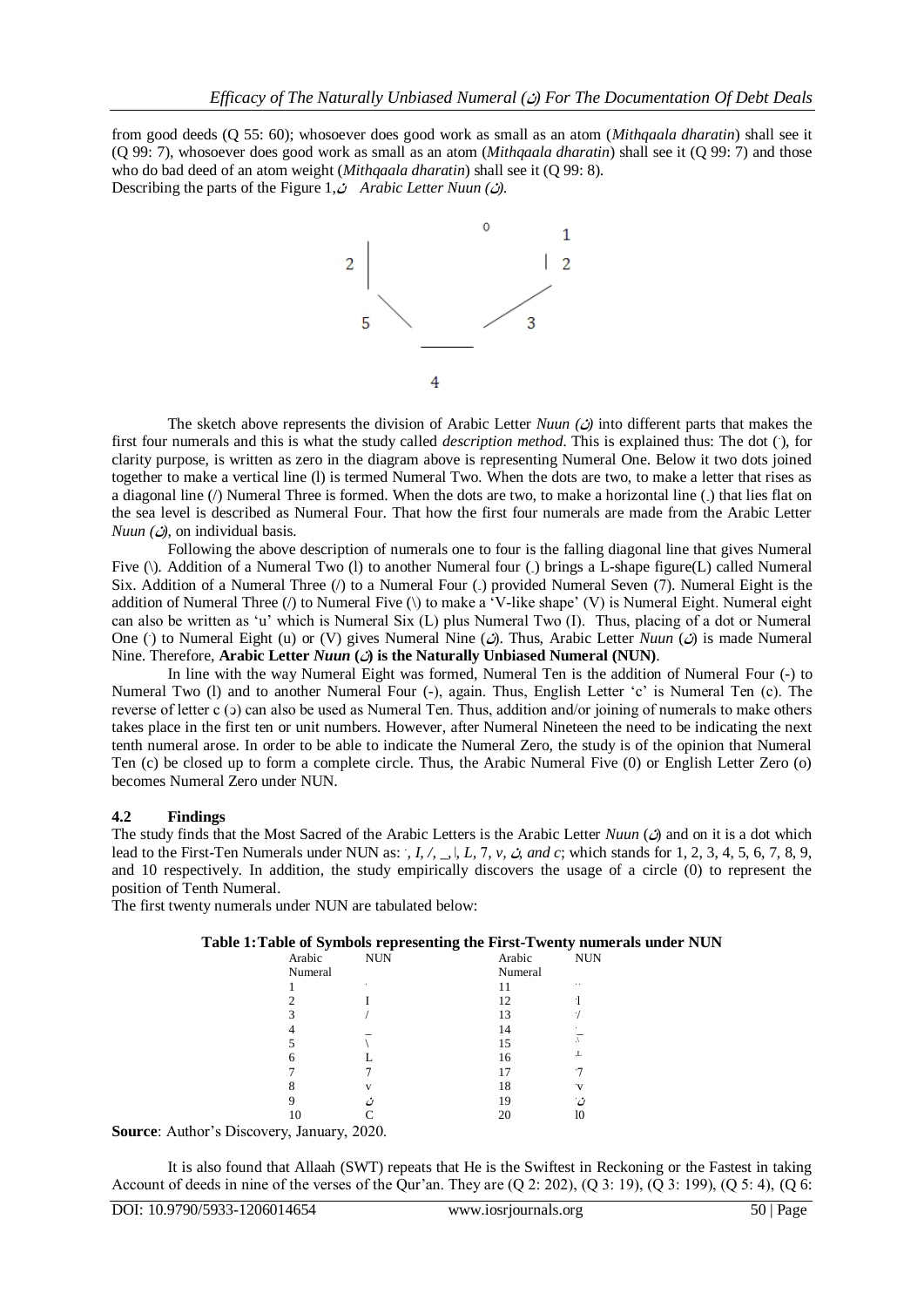22), (Q 13: 41), (Q 14: 51), (Q 24: 39), and (Q 40: 17). The number of qur'anic Verses containing *Sariiul-Ihsaab* or *Asraul Aasibiina* are nine in number and this coincides with the number of numerals that can be found in an Arabic Letter *Nuun* ( $\hat{\omega}$ ) to show that the Letter *Nuun* ( $\hat{\omega}$ ) is worth swearing with as done in the Chapter of Pen in the Qur'an (Q 68: 1).

## **4.3 Discussion of Findings**

They findings of the study are explained and discussed as follows:

i. The dot on the Arabic Letter  $N$ *uun* $\omega$  is written as Numeral One (). Thus, under NUN, if a dot is written at the top central part of a cell it means Numeral One. Numeral One is different from decimal point which is a point written at the central or middle part of a cell or the confluence part of the equator, and full-stop which is the dot written at the south eastern part of the equator or immediately after the last letter that ends a sentence. That is to say, for a dot to be called Numeral One, it has to be written, preferably, where North is written in a cell that is divided into equators (North, East, West and South) which is the position of numeral 12 in an analogue clock.

ii. The dot on the Arabic Letter  $Num(\mathcal{O})$  joined with another dot below to make a vertical line is Numeral Two (l). the writing of Numeral Two must start from Numeral One. Thus, Numeral Two must divide the cell or space provided for it into two equal parts of left and right. This is what would prevent writers from manipulating it into another numeral.

iii. The dot on the Arabic Letter  $Num(\mathcal{O})$  joined with another dot below to make a diagonal line is Numeral Three (/). The writing of numeral three must begin from the North-East position and ends at South-West position to avoid any manipulation of it to mean another numeral.

iv. The dot on the Arabic Letter *Nuun*( $\hat{\omega}$ ) joined with another dot beside it to make a horizontal line is Numeral Four (-). This numeral is also called Under-Score.

v. The dot on the Arabic Letter  $Num(\mathcal{O})$  if made a rising horizontal line is Numeral Five (\).

vi. The addition of the Numeral Two (l) to the Numeral Four (-) in the findings made above gives Numeral Six (L).

vii. The addition of the Numeral Three  $($ ) to the Numeral Four  $(-)$  in the findings made above gives Numeral Seven (7).

viii. The addition of the Numeral Five  $\langle \rangle$  to the Numeral Three  $\langle \rangle$  in the findings made above gives Numeral Eight (v).

ix. Putting a dot on Numeral Eight ( $\cup$ ) of the finding gives Numeral Nine ( $\angle$ ). Thus, the Arabic Numeral *Nuun*  $\hat{\omega}$  later becomes the Numeral Nine, the last numeral in the writing of single digit numbers.

x. The addition of the Numeral Four (-) to the Numeral Two (l) and Numeral Four (-) in the findings made above gives Numeral Ten (c). Thus, an English letter 'c' is Numeral Ten.

xi. In order to indicate the tenth of the numerals, a circle (o) is expected to be written after a numeral to indicate the commencement of another tenth.

xii. Numerals under NUN are easily amenable to concuss another numeral.

xii. All parts of all numerals derived from the Arabic Letter Nuun are countable and/or enumerable. Thus, the numerability of NUN surpasses that of other numerals.

xiii. It is dot that starts Everything and has meaning as Numeral One unlike before when writing of a dot at beginning of write-up has no meaning but the dot at end of write-up means full stop.

xiv. The  $\omega$  that is used, in this study, as a numeral that comprises of other numerals (more than two events) is also used as alphabets to change the consonants of many works to plural ones in Arabic parlance. Thus, it is not wrong to equate Nuun  $\omega$  with Numeral Nine that comprises of all numerals before it.

xv. The Alif (l) that is representing dual in Arabic language is also discover as Numeral Two in this study. This is vindicating the author for recognizing Alif as Numeral Two.

Based on the statement of the findings of this study made above, the first hundred numerals under NUN are tabulated below:

## **Table 2:Table of Symbols representing the First-Hundred numerals under NUN**

|  | <sup>1</sup> Ll $_V$ <sub>I</sub> $\sqrt{l}$ II 17 LV $\omega L \neq 0$                                                                                                                                                                                                                                                                                     |  |  |
|--|-------------------------------------------------------------------------------------------------------------------------------------------------------------------------------------------------------------------------------------------------------------------------------------------------------------------------------------------------------------|--|--|
|  | $\mathcal{A}$ $\mathcal{A}$ $\mathcal{A}$ $\mathcal{A}$ $\mathcal{A}$ $\mathcal{A}$ $\mathcal{A}$ $\mathcal{A}$ $\mathcal{A}$ $\mathcal{A}$ $\mathcal{A}$ $\mathcal{A}$ $\mathcal{A}$ $\mathcal{A}$ $\mathcal{A}$ $\mathcal{A}$ $\mathcal{A}$ $\mathcal{A}$ $\mathcal{A}$ $\mathcal{A}$ $\mathcal{A}$ $\mathcal{A}$ $\mathcal{A}$ $\mathcal{A}$ $\mathcal{$ |  |  |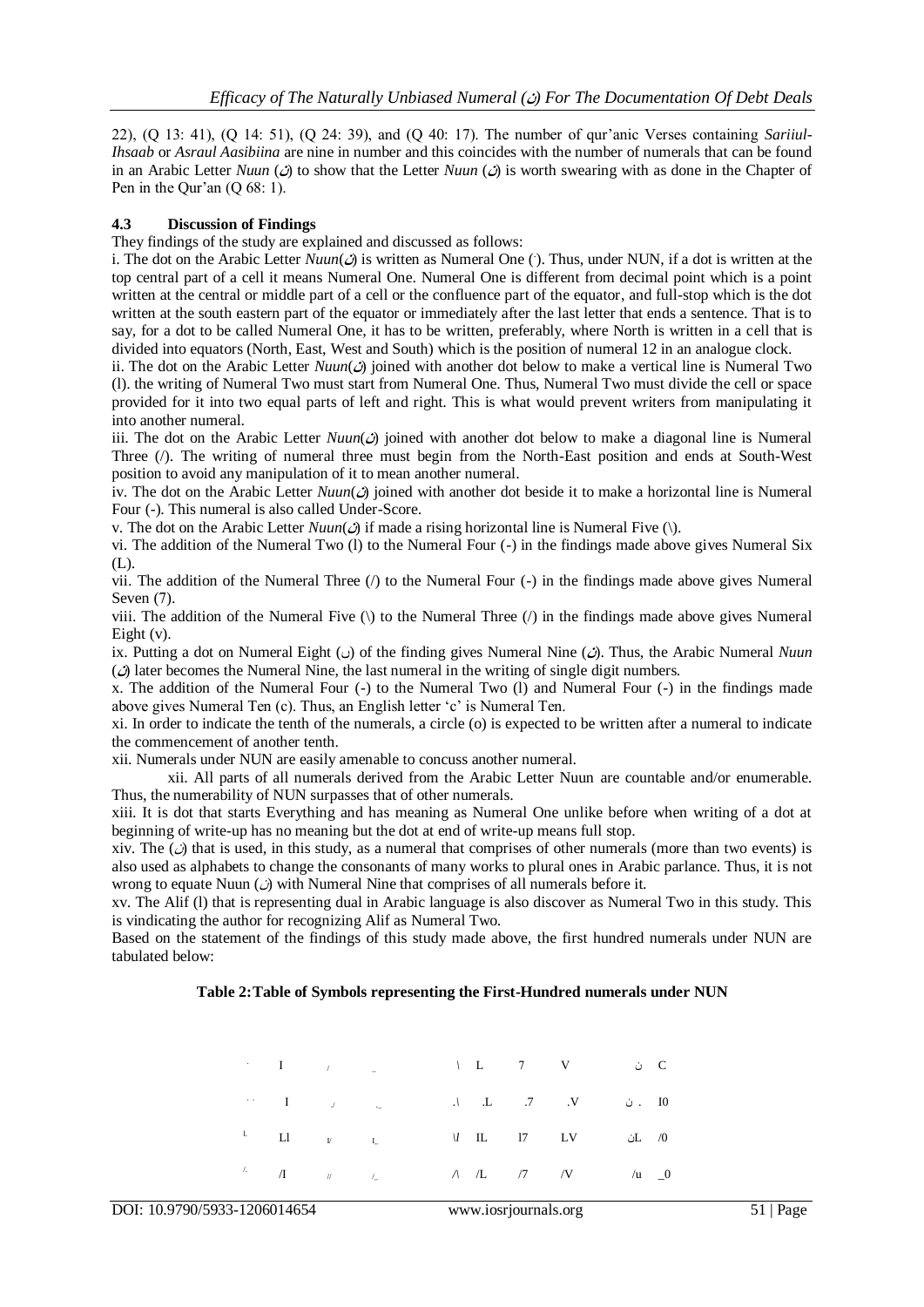|                        | $\blacksquare$                                                                                                         |  |  |  | 0 \ ن_                                  |  |
|------------------------|------------------------------------------------------------------------------------------------------------------------|--|--|--|-----------------------------------------|--|
|                        | $\mathcal{N} = \mathcal{N}$                                                                                            |  |  |  | \L \7 \V \ \ \ L 0                      |  |
|                        | $\begin{array}{ccc} \mathbf{L} . & & \mathbf{L} \mathbf{I} & & \mathbf{L} \end{array}$                                 |  |  |  | $L\setminus$ LL L7 LV L <sub>0</sub> 70 |  |
|                        | $.7$ 7I $7/2$                                                                                                          |  |  |  | 7\ L7 77 V7 7 i 0v                      |  |
|                        | $\cdot \,\, \overset{\circ}{\circ}\qquad \quad \mathbf{VI} \qquad \qquad \mathbf{V} \qquad \qquad \mathbf{V} \text{-}$ |  |  |  | $V_1$ VL 7V VV V V VO $U_2$             |  |
| Discovery January 2020 | <i>ـث</i> ے <sub>ن</sub> ان <sup>ن.</sup>                                                                              |  |  |  | 00 ن V کان 7ن ان X ن ن D کان X          |  |

**Source**: Author's Discovery, January, 2020.

The table above contains the first hundred numerals under NUN, starting from Numeral One in the cell of the first column in the first row and ending with the hundredth numeral in the last cell of the last column of last row. The Numeral Hundred is written as 00 where the dot written in superscript represents the numeral one and the two complete circles that look like zeroes that follow it to connote ten in three digits.

One of the implications of the above findings is that the first letter in the name of the creator of everything is *Alif* and the writing of the *Alif* must begin with a *Misqaala dharatin* (dot). Therefore, dot is disequated with Numeral Zero as in the Arabic Numeral System, Abdul-Yakeen (2017) and Abdulyakeen (2019) but changed to Numeral One. This is showing that, once a new and/or additional dot/point is made on/of anything it changes the previous meaning to a new/additional meaning.

Due to the fact that Numerals under NUN are not easily amenable to concussion to another numeral the readers need to be careful when accepting the reports brought via NUN.

The Innovation in NUN is that it presents, most likely, the best and least cost usages of the Arabic Letter *Nuun* in all fields of Research and Documentation for the entire World because dot that is considered as a point and/or zero, now becomes Numeral One and the initial Numeral Zero (0) is written to indicate the Tenth Numeral. Each and every numeral under NUN is sustainable because they are of least costs and maximum benefits when compared to every other numeral in the current world.

## **4.4 Likely Challenges of NUN and their Remedies**

The major challenge of NUN is the problem of fraudulent people who may be changing the numerals initially written to mean one thing to another for some numerals under NUN can be elongated to mean another numeral. Thus, to start with, under NUN, any single dot that is not written at the position of North in the atlas or 12 in a clock is not numeral one or as in the position of the dot on Arabic Letter *Nuun* is not considered as Numeral One.

Some conservative scholars who are literate in one form and/or the other numeral system may not like to start learning new/other numeral methods. The solution to this is to teach them the NUN and explain its superiority to other to them.

Non-Muslims may not accept it because it originated from Islam. The solution to this is that it, NUN, shall be empirically explained to them only except they ask for the source. If they still reject it after the explanation the teacher shall avoid forcing it on them.

The manufacturers of electronic software and hardware who need to manufacture keyboards that would have NUN keys may not do it on time.

# **V. Conclusion And Recommendations**

#### **5.1 Conclusion**

It is concluded that Allaah (SWT) is the Swiftest in taking Accounts as in Qur'an (Q 6: 62) because from only one Arabic Letter 'v' that stands alone in the Qur'an  $\overline{Q}$  68: 1) it discovered ten other explainable numerals. The appearance of *Sariiul-Ihsaab* or *Asraul Aasibiina* in nine places in the Qur'an coincided with the number of numerals discovered from Arabic Letter Nuun 'ن'. *Nuun* is a complementary letter in both Alphabets and Numerals.

Related to this is the current pandemic caused by is an invisible dot called Corona virus with which the study confirms that nobody is better than Allaah (SWT) in saying the truth and that, naturally and without bias, the first thing that everything (pen and all things that can write) writes is a dot which is weighty; and can be called Naturally Unbiased Numerals (NUN) as the best or fastest method of documenting debt deals (DDD) at present. Thus, the First-Ten Numerals under NUN are single-digit numerals that are numerable than those under other numeral systems (Arabic Numerals, UAN and MUANS; among others) and none of the numerals under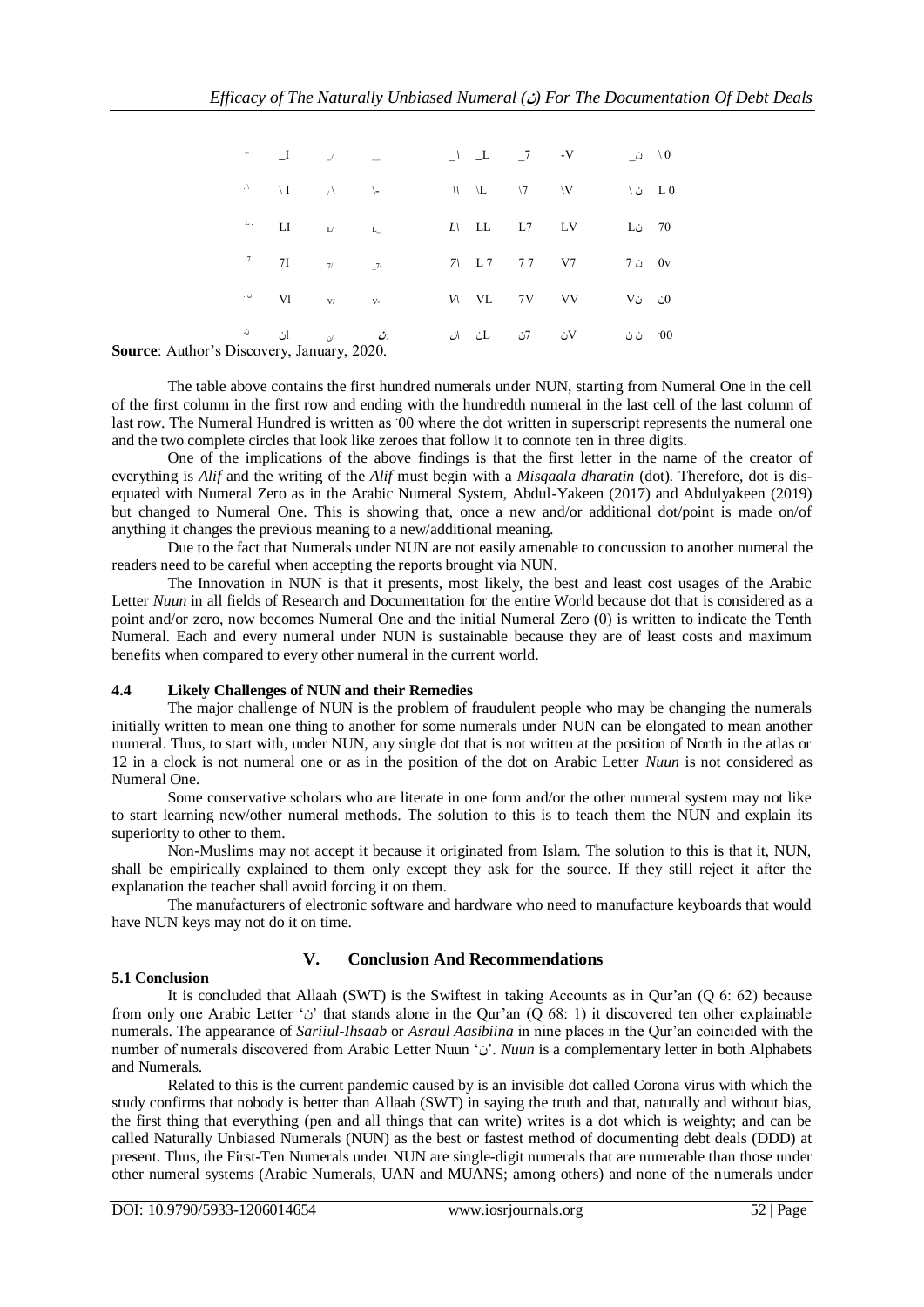NUN can be easily manipulated, by the fraudulent people, to mean other numeral(s). A schedule of the First-Ten Numerals under NUN goes thus:

**Table 5.1. Table of the First-Ten NUN numerals written below the Arabic Numerals** Arabic 1 2 3 4 5 6 7 8 9 10 NUN · L / \_ *\* L 7 v ن C **Source**: Author's Invention, January, 2020.

Due to the fact that writing of a point inside a dot produces letter and/or numeral zero, the paper uses zero (0) to represent the next tenth, hundred, thousand and other multiples of ten, hundred and thousand, among others.

Numerals under NUN are the most economical and unbiased numerals that all record keepers, viewers, policy makers and analysts can use for documenting data, at present, in the world. However, in consonance with one of the statements of Allaah (SWT) in the Qur'an, (Q 87: 11 - 12), some people will refuse to use it (NUN) and, as such, would be spending too much resources on documentation.

#### **5.2 Recommendations**

With reference to the instruction of Allaah (SWT) that there is nothing He enjoined on human beings than to convey plain message (Q 36: 17), it is recommended that all Muslims and Interested Non-Muslims should convey the Knowledge of NUN to others for it is discovered from the truth, Qur'an.

Despite the fact that Numerals under NUN are not easily amenable to other numerals, users are advised to write the final answers of all records made by NUN in words, verbal and/or essay form. For instance, if the final answer of an observation is [0/-7], it should be written in words as [One thousand, three hundred and forty-seven] or [10347] so that the first dot and the middle dash in the result are not concussed to other numerals.

For Allaah (SWT) would not reduce the reward of anyone that does good (Q 18: 30), it is enjoined that everybody that kicks, heads and/or throws of the ball made by a player on the ball that enters the net as a goal shall be rewarded for the goal. This is the way by which not only the strikers would always be taken as best players in the football game but the Goal Keepers, Defenders, and Mid-fielders may be considered as the best players in the football games. This will also reduce selfishness and unequal reward giving to the goals scored in the football matches. This principle should be applied to all games (Handball, cricket, volley Ball and others). In the same vein, equal rewards shall go to the player and/or some players who may dodge and/or deliberately refuse to touch the ball that is entering the net to make a goal. However, no reward shall go to the opposing player(s) who voluntarily and/or mistakenly touch the ball(s) that enters the net.

With the invention of NUN, at Household Economic Level, everybody keeping records of transactions (Accountants, Financial Officers, Salesmen, Students, and Teachers) are advised to learn how to employ NUN because it is the fastest and most effective means of documenting figures. At the Market Economic Stage, the computer manufacturing firms have to ensure that all numerals under NUNS are provided on their keyboards. For the Public Sector Economy, all governments (local, states, and international) have to legalize the usage of NUN for DDD and encourage more researches into this field of study in order to discover more of its strengths and weaknesses to be corrected and developed. The study also recommends further study of the Arabic Letter *Nuun* and/or any other Arabic Letters for the invention of acceptable natural alphabets. The study is limited by the dots, that are existing but too small to be seen with natural and/or ordinary eyes, can be seen by Allaah (SWT) alone (Q 10: 61) and can be as dangerous as Corona virus for only Allaah (SWT) has the knowledge of the hidden and the manifest (Q 59: 23) and can make manifest The Truth with His Words, Qur'an, even if the disbelievers hate it (Q 10: 82).

#### **References**

- [1]. Abdul-Yakeen, M. A. (2017). "An analysis of the five most used numerals and a proposal for the adoption of a Universally Acceptable Numerals (UAN)" in *International Journal of Social, Behavioral, Educational, Economic, Business, and Industrial Engineering,* 2017, EISSN: 2010-3778, PISSN: 2010-376N, 11(7), pp 270-275.
- [2]. Abdulyakeen, M. A. (2019). More Universally Acceptable Numeral System. *Journal of Multidisciplinary Engineering Science Studies* (JMESS) ISSN: 2458-925X 5(6), pp. 2618-2623. 2019.
- [3]. Google,a. (2019). Natural[. https://www.google.com/search?client=firefox-b-d&q=natural.](https://www.google.com/search?client=firefox-b-d&q=natural). Accessed on: 22 Jul. 2019.
- [4]. Google, b. (2019). Universal. [https://www.google.com/search?client=firefox-b](https://www.google.com/search?client=firefox-b-d&ei=Wu41XfbdBIHB8gK_lLnYDQ&q=universal&oq=universal&gs_l=psy-ab.3..0i67j0j0i131j0l2j0i131j0l4.10529.15320..17244...0.0..0.385.4358.2-7j7....3..0....1..gws-wiz.....0..0i71j0i22i30.qDfMqhNV0nY&ved=0ahUKEwj28tfhgsnjAhWBoFwKHT9KDtsQ4dUDCAo&uact=5)[d&ei=Wu41XfbdBIHB8gK\\_lLnYDQ&q=uniLersal&oq=uniLersal&gs\\_l=psy](https://www.google.com/search?client=firefox-b-d&ei=Wu41XfbdBIHB8gK_lLnYDQ&q=universal&oq=universal&gs_l=psy-ab.3..0i67j0j0i131j0l2j0i131j0l4.10529.15320..17244...0.0..0.385.4358.2-7j7....3..0....1..gws-wiz.....0..0i71j0i22i30.qDfMqhNV0nY&ved=0ahUKEwj28tfhgsnjAhWBoFwKHT9KDtsQ4dUDCAo&uact=5)[ab.3..0i67j0j0i131j0l2j0i131j0l4.10529.15320..17244...0.0..0.385.4358.2-7j7....3..0....1..gws-](https://www.google.com/search?client=firefox-b-d&ei=Wu41XfbdBIHB8gK_lLnYDQ&q=universal&oq=universal&gs_l=psy-ab.3..0i67j0j0i131j0l2j0i131j0l4.10529.15320..17244...0.0..0.385.4358.2-7j7....3..0....1..gws-wiz.....0..0i71j0i22i30.qDfMqhNV0nY&ved=0ahUKEwj28tfhgsnjAhWBoFwKHT9KDtsQ4dUDCAo&uact=5)

[wiz.....0..0i71j0i22i30.qDfMqhNL0nY&Led=0ahUKEwj28tfhgsnjAhWBoFwKHT9KDtsQ4dUDCAo&uact=5](https://www.google.com/search?client=firefox-b-d&ei=Wu41XfbdBIHB8gK_lLnYDQ&q=universal&oq=universal&gs_l=psy-ab.3..0i67j0j0i131j0l2j0i131j0l4.10529.15320..17244...0.0..0.385.4358.2-7j7....3..0....1..gws-wiz.....0..0i71j0i22i30.qDfMqhNV0nY&ved=0ahUKEwj28tfhgsnjAhWBoFwKHT9KDtsQ4dUDCAo&uact=5) Accessed on: 22 Jul. 2019.